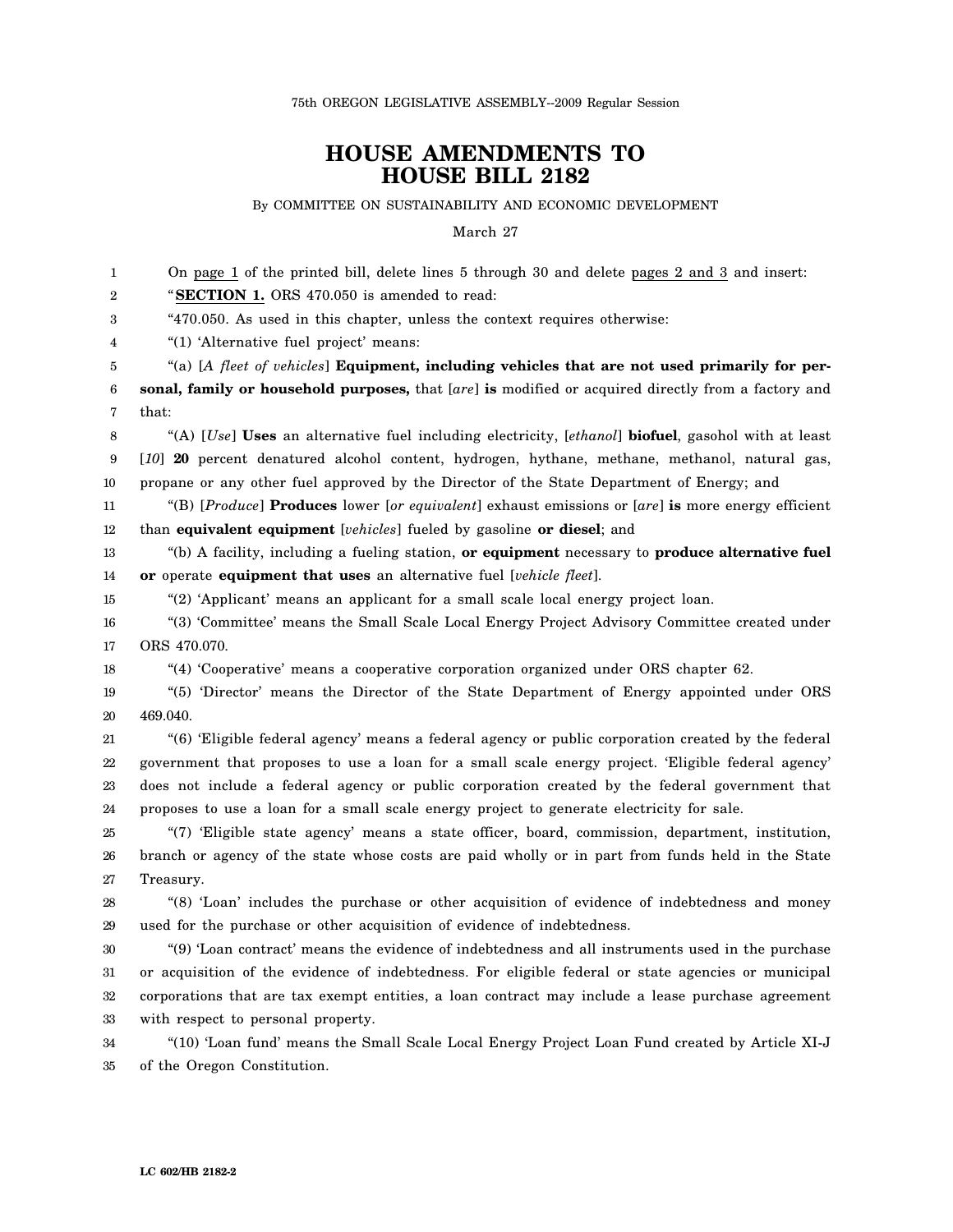1 2 3 "(11) 'Municipal corporation' has the meaning given in ORS 297.405 and also includes any Indian tribe or authorized Indian tribal organization or any combination of two or more of these tribes or organizations acting jointly in connection with a small scale local energy project.

4 5 6 "(12) 'Oregon business' means a sole proprietorship, partnership, company, cooperative, corporation or other form of business entity that is organized or authorized to do business under Oregon law for profit.

7 8 "(13) 'Recycling project' means a facility or equipment that converts waste into a new and usable product.

9 "(14) 'Small business' means:

10 "(a) An Oregon business that is:

11 12 "(A) A retail or service business employing 50 or fewer persons at the time the loan is made; or

13 14 "(B) An industrial or manufacturing business employing 200 or fewer persons at the time the loan is made; or

15 16 17 18 "(b) An Oregon subsidiary of a sole proprietorship, partnership, company, cooperative, corporation or other form of business entity for which the total number of employees for both the subsidiary and the parent sole proprietorship, partnership, company, cooperative, corporation or other form of business entity at the time the loan is made is:

19 "(A) Fifty or fewer persons if the subsidiary is a retail or service business; and

20 "(B) Two hundred or fewer if the subsidiary is an industrial or manufacturing business.

21 22 "(15) 'Sinking fund' means the Small Scale Local Energy Project Administration and Bond Sinking Fund created in ORS 470.300.

23

"(16) 'Small scale local energy project' means:

24 25 26 27 28 "(a) A system, mechanism or series of mechanisms located primarily in Oregon that directly or indirectly uses or enables the use of, by the applicant or another person, renewable resources including, but not limited to, solar, wind, geothermal, biomass, waste heat or water resources to produce energy, including heat, electricity and substitute fuels, to meet a local community or regional energy need in this state;

29 30 31 "(b) A system, mechanism or series of mechanisms located primarily in Oregon or providing substantial benefits to Oregon that directly or indirectly conserves energy or enables the conservation of energy by the applicant or another person, including energy used in transportation;

32 "(c) A recycling project;

33 "(d) An alternative fuel project;

34 35 36 "(e) An improvement that increases the production or efficiency, or extends the operating life, of a system, mechanism, series of mechanisms or project otherwise described in this subsection, including but not limited to restarting a dormant project;

37 38 39 40 "(f) A system, mechanism or series of mechanisms installed in a facility or portions of a facility that directly or indirectly reduces the amount of energy needed for the construction and operation of the facility and that meets the sustainable building practices standard established by the State Department of Energy by rule; or

41 42 43 "(g) A project described in paragraphs (a) to (f) of this subsection, whether or not the existing project was originally financed under this chapter, together with any refinancing necessary to remove prior liens or encumbrances against the existing project.

44 45 "(h) A project described in paragraphs (a) to (g) of this subsection that conserves energy or produces energy by generation or by processing or collection of a renewable resource.

 $HA$  to  $HB$  2182  $Page$  2